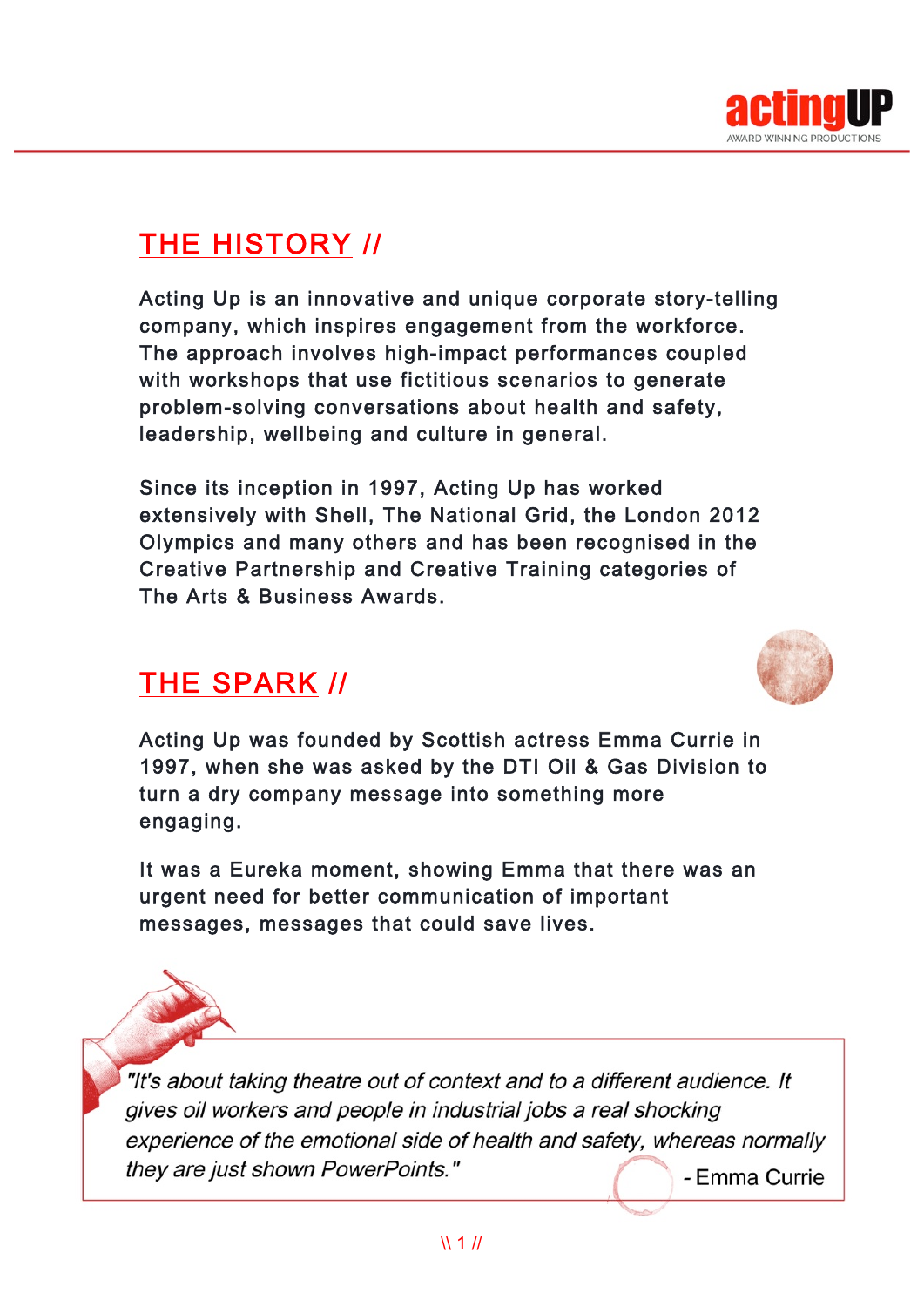

## THE STORIES //

The live theatre performances Acting Up deliver communicate important messages through relatable, real-life characters. Here are some descriptions of some our live pieces.



- o **Gail's Shoes** takes a look at a marriage struggling to cope in the aftermath of an accident.
- $\circ$  Below Par tackles the important subject of workplace bullying through the eyes of a complacent supervisor
- $\circ$  The Vigil, where an accident waiting to happen is personified as a femme fatale.
- $\circ$  *Davy's Baby,* reveals that the clues to an accident are already in place before it happens

By using characters, as opposed to pie charts and PowerPoints, people engage more deeply and more immediately with the message being put across, and are therefore better equipped to enact change in their own work.

We use films too, which are each beautifully put together stories, unusually told. These films form the backbone of a library of e-learning modules, Acting Up World.

"By filtering these everyday, real-life scenarios through recognisable characters and situations, as opposed to pie-charts and slide-shows, people engage more deeply and more immediately with the message being put across, and are better equipped to enact change in their own work."

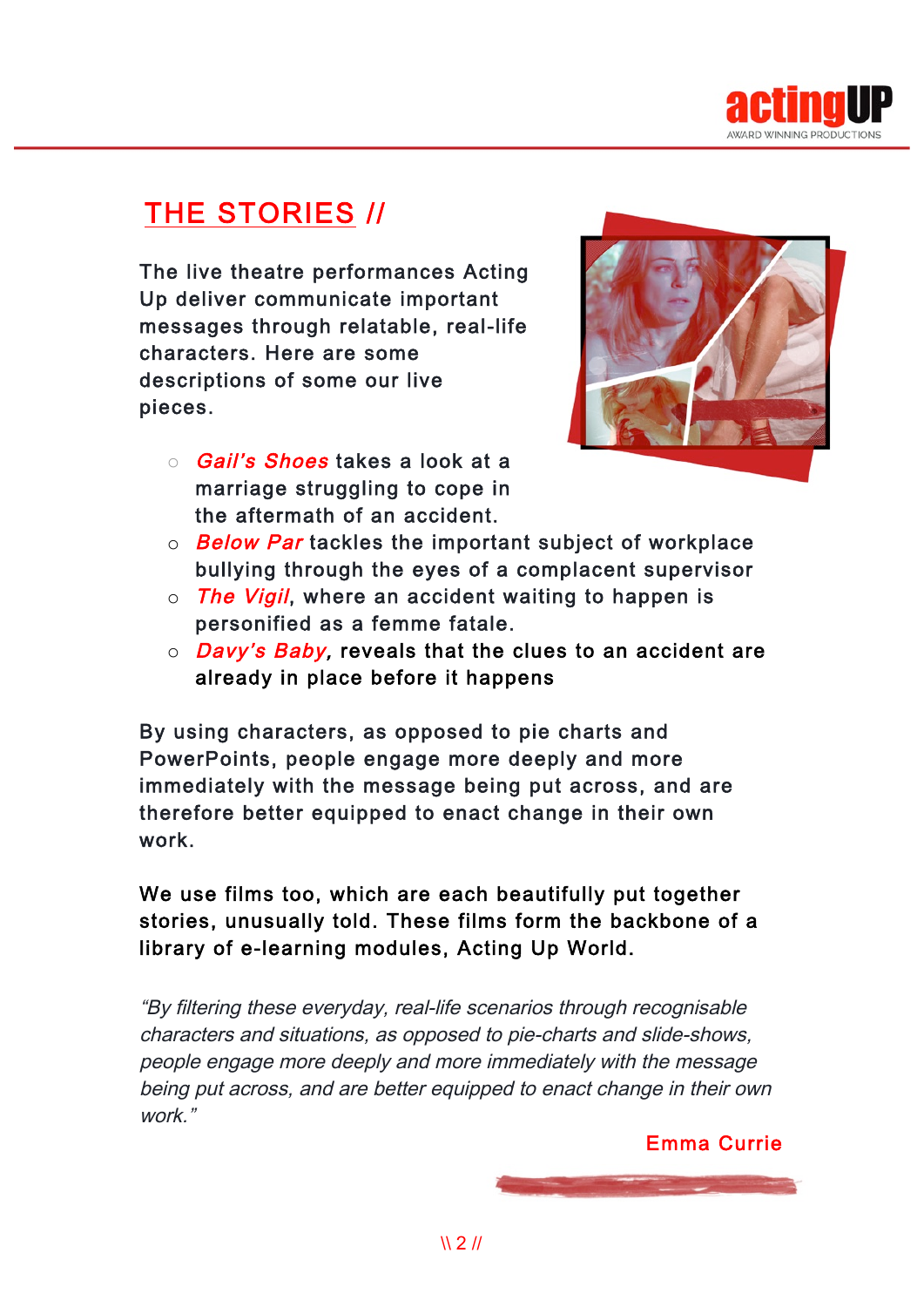

# THE STEPS //

The first stages would be for Acting Up to show and then gather stories from the workforce. We can then show the stories told by the workforce in multiple ways: they can be turned into a film, a presentation, a monologue or a short novel. We creatively produce an account of the culture as it is and so generate future conversations designed to shape and improve organisational intimacy and with it, culture.

## THE TESTIMONIALS //

"Acting Up gave us the opportunity to explore some of the 'could happen' accidents from the eyes of our staff through the world of make believe and storytelling. The information gained helped me to understand the messages and information that hasn't quite landed or hasn't been interpreted as it was intended. I can now explore other ways of communicating and introduce new ideas generated by a story!"

Lucy Innes - UK Power Networks Services SHEQ Lead.



"It's a hell of a way to present a message. Very, very powerful" - AGR Peak Well Management



You smashed it! - Mel Chisolm, SSE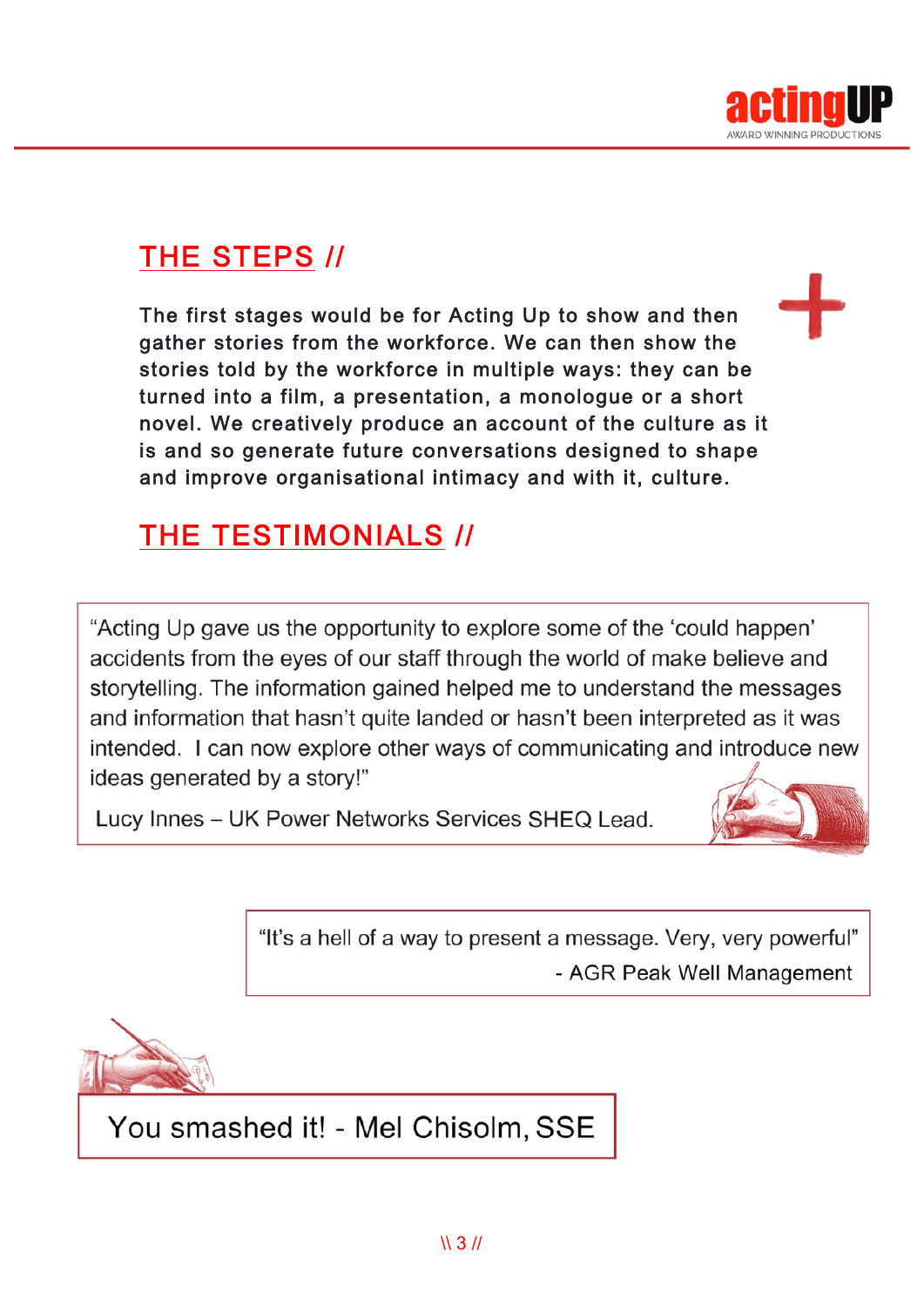

#### CASE STUDY // SSE (ENERGY SUPPLIER)

# OUTLINE:

A previous client, Richard Gough, remembered Acting Up from a few years ago when he worked at E.ON. He asked if Emma could present at their Managing Director, Colin Nicol's leadership event in Reading. Graeme Barclay, Project Director for the Caithness Moray HVDC link project was at the event and spoke to Emma about some of his engagement challenges in Caithness & Moray.

## PROCESS:

Emma developed a process in sympathy with Richard Gough's work with the wider SSE strategy, to suit the HVDC Link Project. She worked closely with safety advisor Mel Chisholm and together, on site in Caithness and Moray, ran a series of sessions with the frontline workforce. Emma set a task to develop a character with particular traits to represent the typical site worker, having got their attention with a performance of Gail's Shoes and some fun storytelling tasks. Together they developed a profile which was an accurate (and amusing) portrayal of a fictitious person. This character was exaggerated but was familiar to them. The room was then able to identify this person's imbalances



and their relationship with the culture on their site, their processes and their reaction to the leadership. They were able to say things freely, as they were working with a made up character.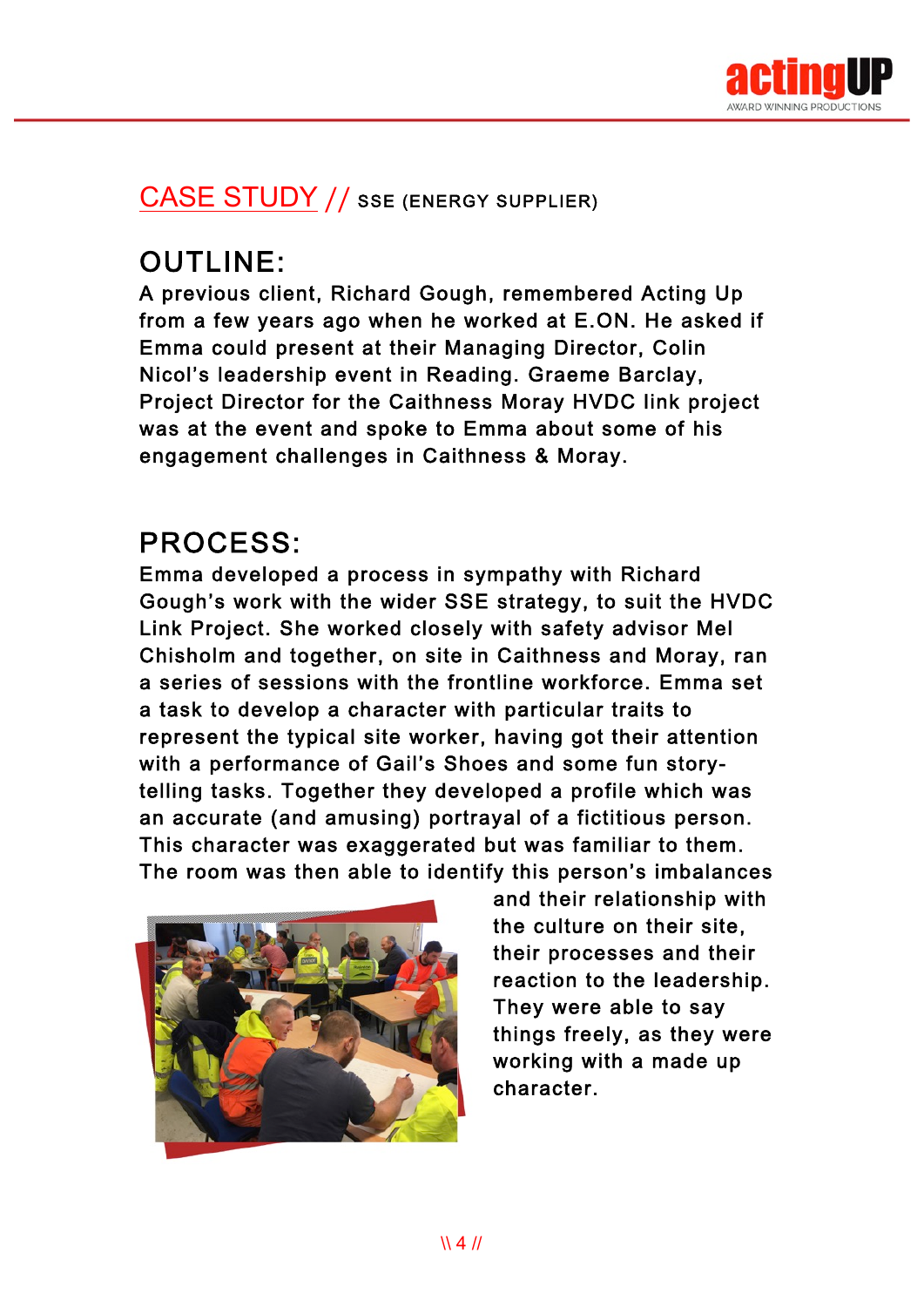

They were asked to take three recommendations to the management team to improve the life of said fictitious site worker. The session involved lots of engagement and energised conversations which would not have been forthcoming had direct corporate questions been asked of them. We then were able to gauge the culture on the sites and identify the areas in which the leadership could improve to support the frontline.

#### OUTCOME:

We took our findings back to Graeme Barclay and identified some specific gaps to do with the frontline's needs. It transpired that their requests for culture change were achievable and really to do with trust and "human-ness". Graeme Barclay asked if Acting Up could come back to deliver more sessions with those that hadn't managed along to the original sessions and also asked for some support with their supervisor's Tool Box Talk skills, in order to support the site supervisors in communicating and engaging the frontline in day to day safety.

Acting Up is now working closely with Mel Chisholm to fulfil this request and to make sure that the Tool Box Talk sessions are as engaging and informative as the first roll out proved to be.

#### CLIENT COMMENT:

The Client was happy that we made it a down to earth process and felt that the delivery style had been exactly what they needed.

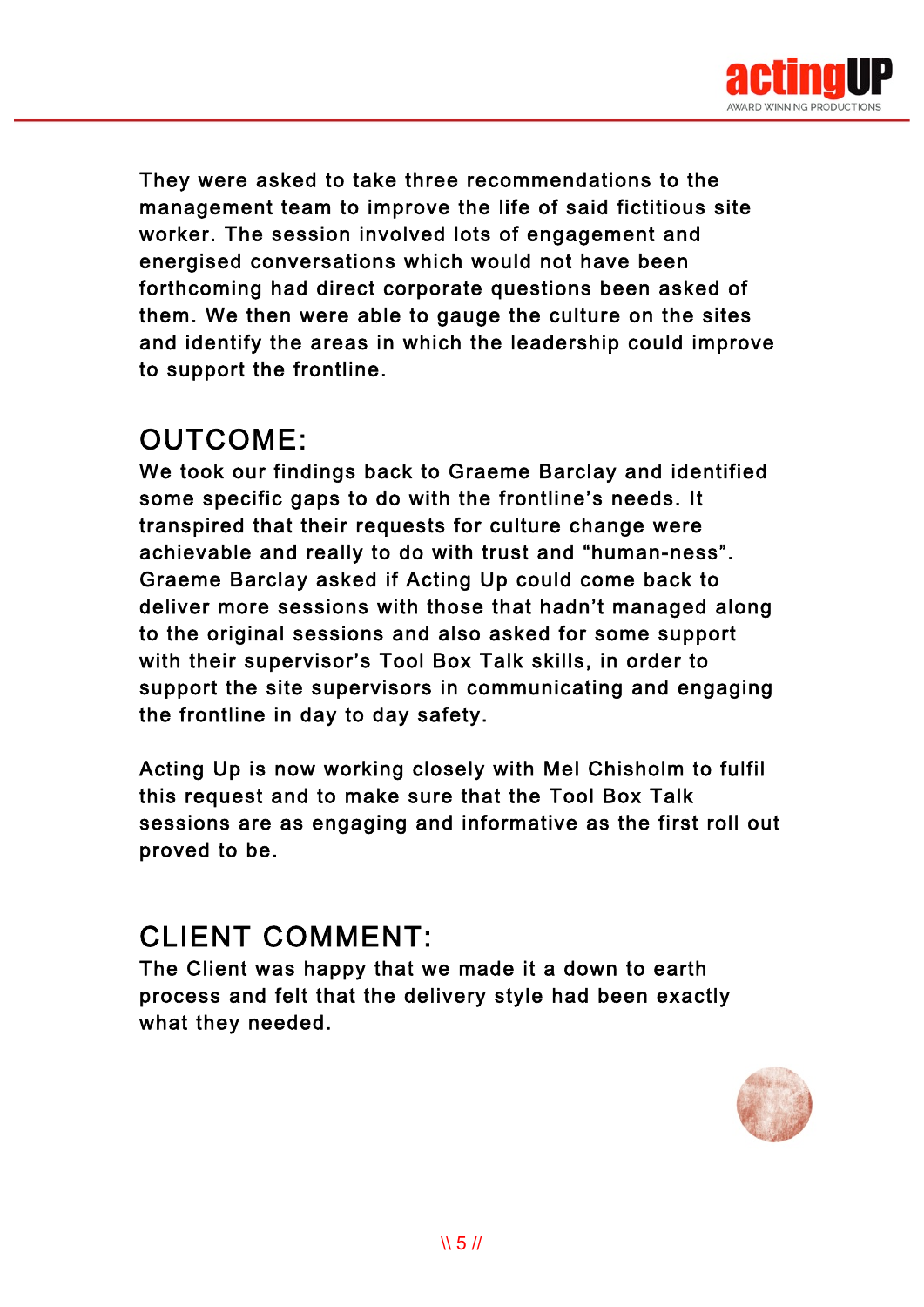

#### CASE STUDY // UKPN (DISTRIBUTION NETWORK OPERATOR)

## OUTLINE:

Lucy Innes, UK Power Network Services SHEQ Lead, contacted Acting Up after a member of her team had Googled us. She realised that she knew our company owing to her involvement with the National Grid, who commissioned Dead Jed, and Lucy had been using Dead Jed for a few years as part of a talk. I went to see Lucy and described the workshop process Acting Up uses to generate workplace conversations about culture. Lucy was excited and asked if I could present to the wider team, as she wanted everyone on the team to buy in to the process.

Some weeks later my colleague Suzanne and I went to London. I performed Gail's Shoes and took them through our process. Everyone agreed that the process was exciting and different and so we organized dates for the eight sessions, all to be held in London.

## PROCESS:

We ran two 90-minute workshops a day for four dates, reaching 350 people. The process consisted of a surprise performance of Gail's Shoes, a story-gathering task, a challenge to become the HSE department and change the existing HSE material to suit followed by lively debate and finishing off with a look at the habits and traits of inspiring leaders.

We also gave Lucy access to the Acting Up e-learning platform to make use of as a follow up.